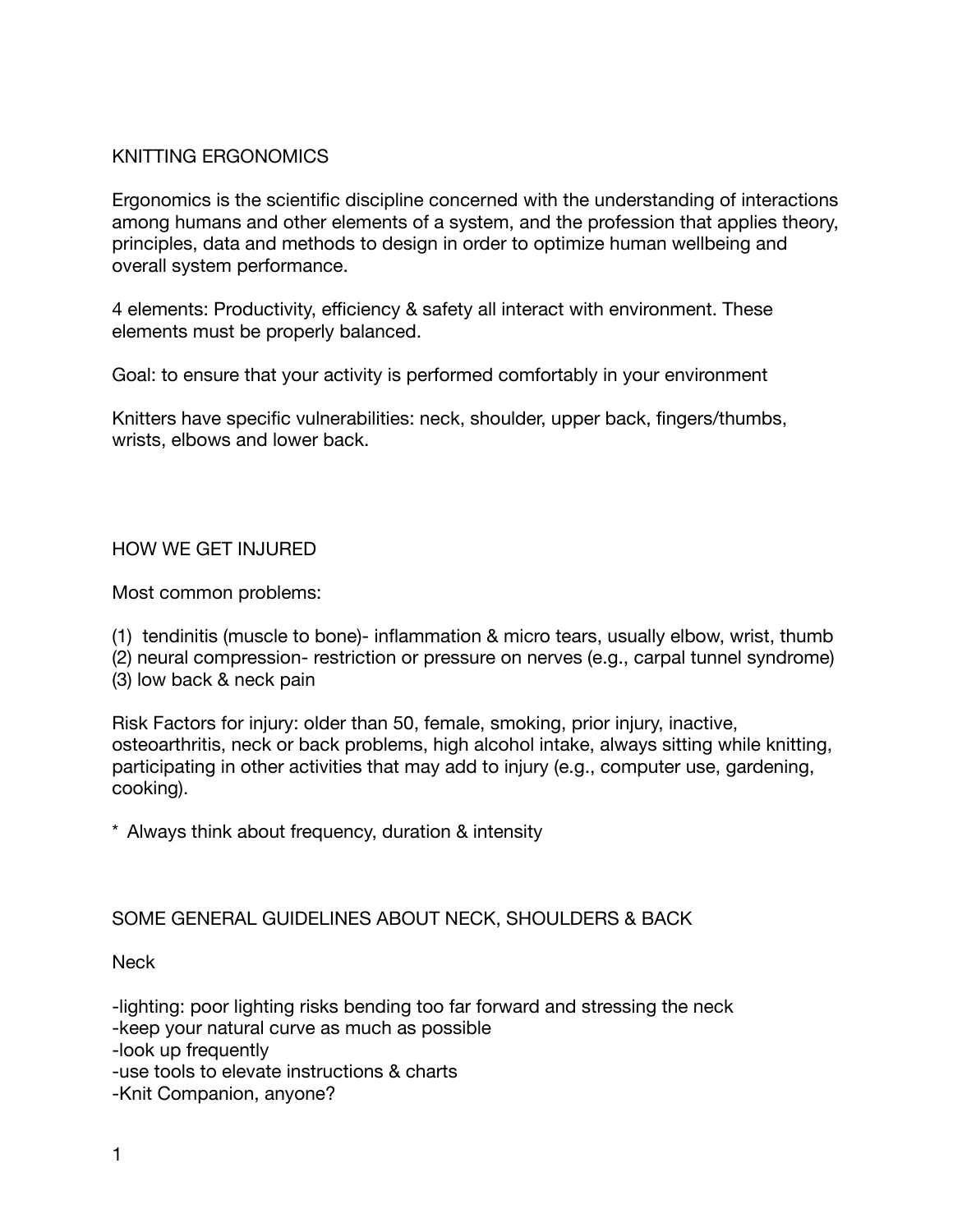### **Shoulders**

-no slouching! -be aware of forward shoulder roll -avoid heavy knitting bags -beware armrests, your shoulders should stay down

**Back** 

-sit up straight, don't cross legs -edge of seat should not hit the back of your knees -protect your natural lumbar curve (small pillow or folded towel) -get up frequently, every 20 minutes or so (drink lots of water or tea, you'll have to get up frequently!)

# SOME SPECIFIC INJURIES

-Carpal Tunnel Syndrome: median nerve impingement at the wrist (pain, tingling, weakness of hands)

-Cubital Tunnel Syndrome: ulnar nerve entrapment at the elbow (funny bone sensation, elbow and forearm pain, numbness of fingers 3, 4 & 5) Don't rest elbows on table.

-DeQuervain's Tenosynovitis: inflammation at thumb side of wrist (anatomical snuff box) (pain with pinch and grasp, sticking sensation in thumb with movement, pain and swelling near base of thumb)

Trigger Finger: finger gets stuck in bent position, may have pop, click, pain with movement

Tennis Elbow/lateral epicondylitis: caused by excessive wrist extension. Pain at lateral elbow, especially with movement of fingers, hands, wrists, forearm, especially rotation

Golfer's Elbow/medial epicondylitis: caused by excessive wrist flexion. Pain at inside of elbow, especially with movement of fingers, hands, wrists, forearm

ERGONOMIC ISSUES SPECIFIC TO KNITTING

Needles

-pair needles to project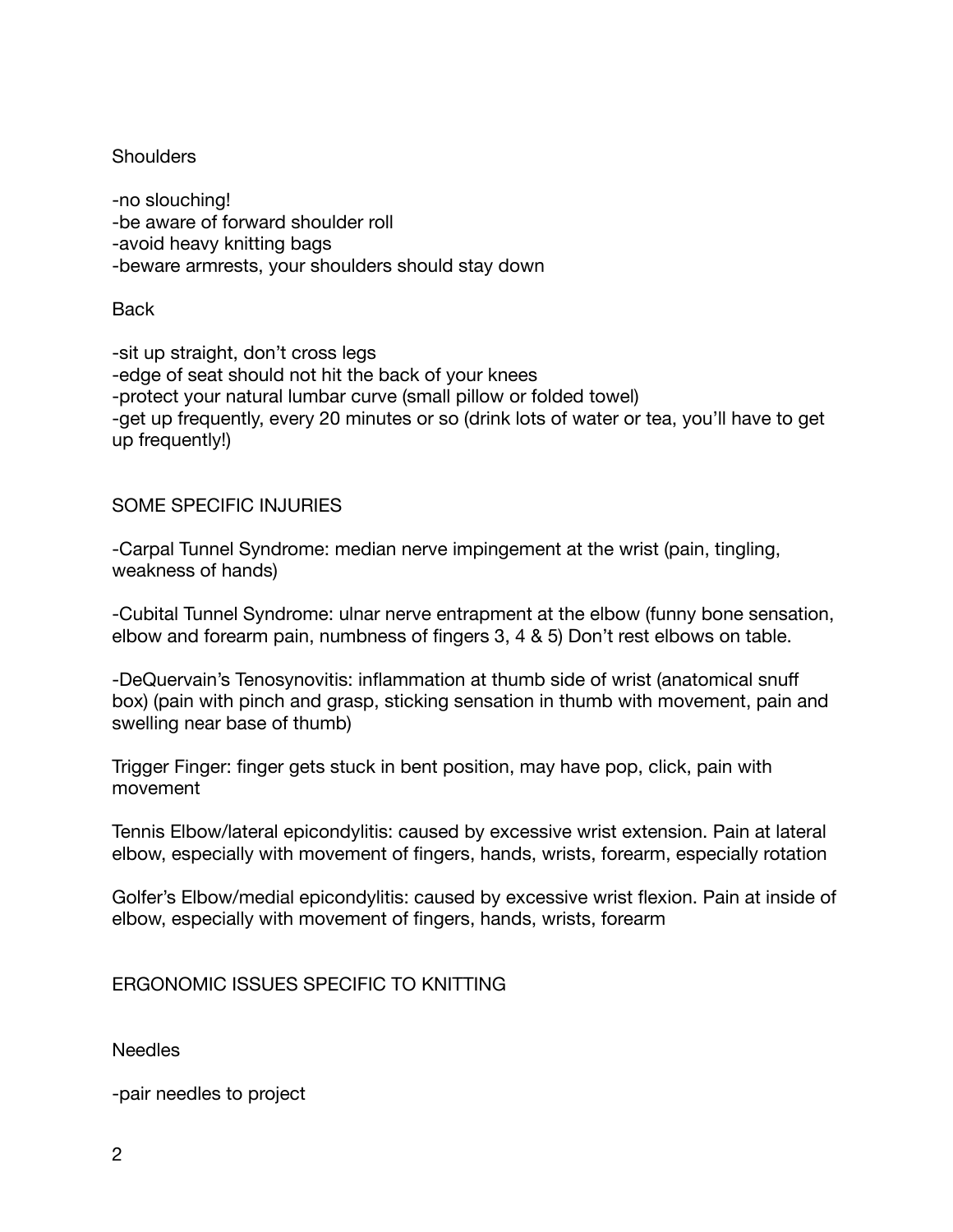-consider amount of friction between yarn and needles

-use slick needles with grabby yarn, maybe wood with slippery yarn

-sharp tips are better with tight stitches & denser gauges

-splitty yarn may require blunter tips

-square needles can decrease pressure on fingers if flat part rests against finger

-straight needles put extra pressure on the 4th & 5th fingers and forearms from the weight of the project

-circular needles decrease and more evenly disperse the weight of the project

### HOW WE HOLD OUR NEEDLES

3 Basic Principles to Consider

- (1) Neutral postures are important
- (2) Less movement = more efficiency
- (3) Both hands moving = decreased efficiency

Continental vs English:

Continental (German, Russian, Scandinavian)

-left needle still, right needle moves, working yarn with stable needle

-shortens distance to access new yarn & speeds the process of picking it up

- not always the most efficient, especially if left needle is not stabilized or if working yarn isn't near the tip of the needle

#### English

-flicking with the use of a knitting belt is probably the most efficient

-avoid pencil hold, causes awkward forearm posture

-avoid wrapping yarn with a pinch grip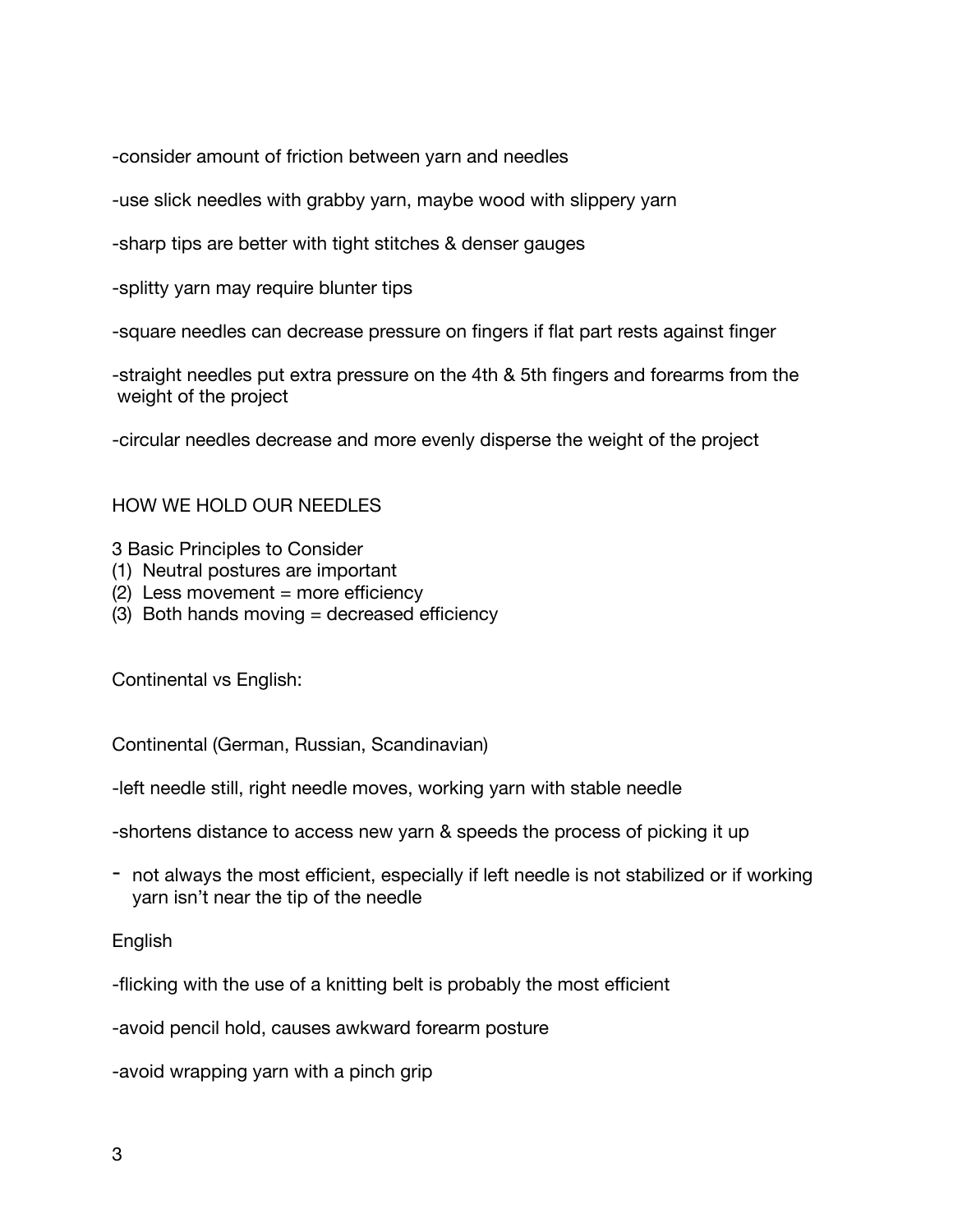-avoid pushing needle point with index finger to pull yarn through after wrapping

- avoid using left index finger to push each stitch off the left needle after it is worked

#### RECOMMENDATIONS FOR PREVENTION

-use excellent lighting

-use good posture, a comfortable seat, sit up straight, lumbar support as needed

-look up frequently

-get up frequently (every 20 minutes)

-don't rest elbows or wrists on the table, try a pillow on your lap

-keep neutral posture for wrists

-use caution with arm rests, they are often too high or not positioned right

-avoid hanging heavy knitting bags on shoulders, use a roller bag.

-keep neutral wrist postures

-work near the tips of the needles

-match needles to yarn

-switch between projects

-stop knitting if you develop problems, allow your body time to heal & resume slowly

-see a professional for persistent problems

-beware NSAID's, common causes of GI bleeds and kidney failure

-keep fit and active

### STRETCHING EXERCISES

-all exercises to be done gently within your range of motion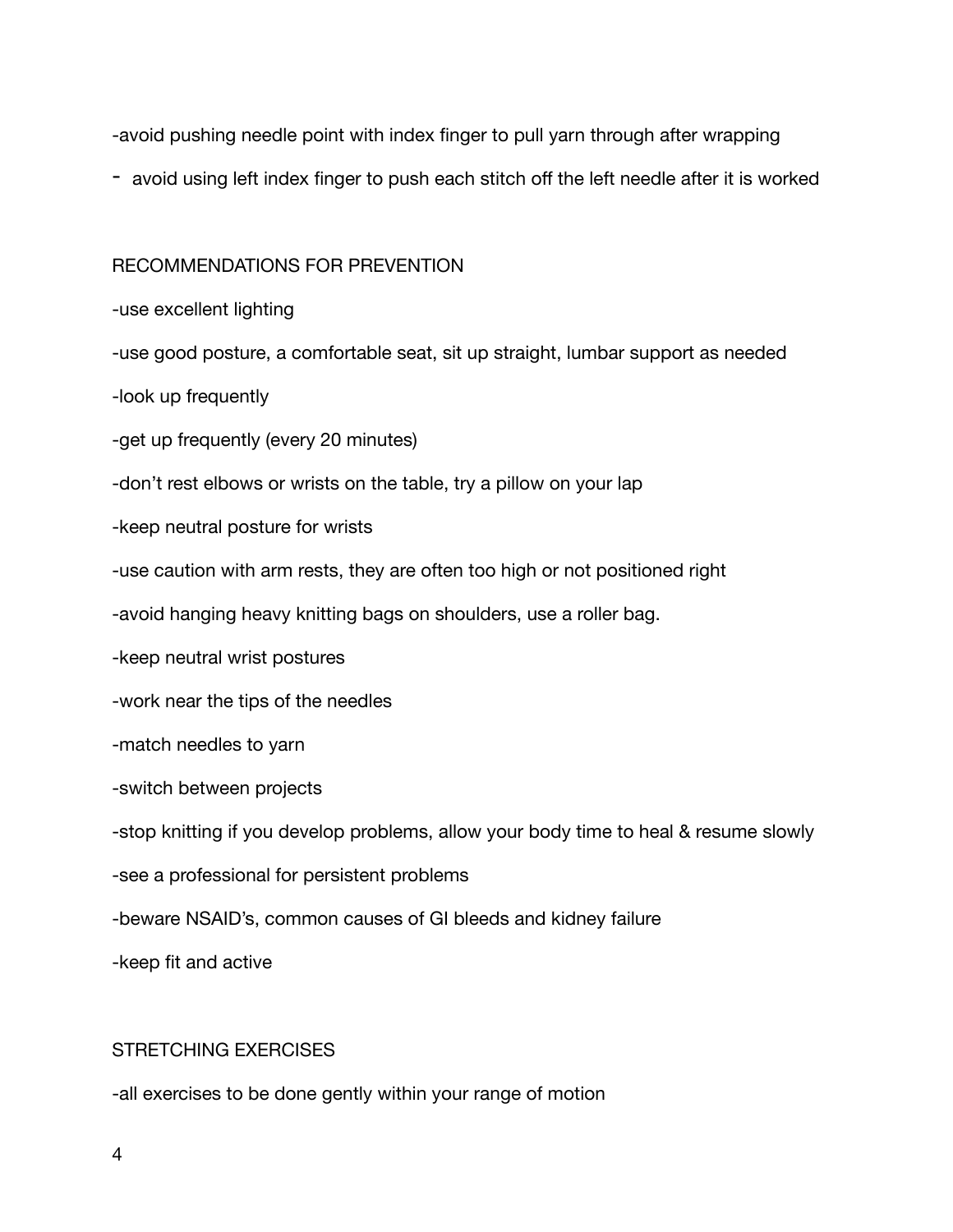-skip stretches if you have a problem in that particular area

-stop any movement that hurts

-breathe through your stretch

## **NECK**

- (1) Side to side gentle head rotation
- (2) Ear to shoulder stretches
- (3) Neck extension, look up gently, don't do if you have pinched nerves in neck

(4) Chin tucks, looking forward, stand straight with chest out, slide chin backwards like a turtle

# CHEST & SHOULDERS

- (1) Standing, lace fingers behind back, lift rib cage, life hands & and arms upward behind you
- (2) Reach right hand over right shoulder to back, bring left hand under left armpit to back, try to touch hands behind back. Repeat on other side.

### LUMBAR SPINE

- (1) Back bends, stand with feet one foot apart, place hands on hips, thumbs pointing down and forward, gently lean backwards on your hands
- (2) Side bends
- (3) Trunk rotation

### QUADRICEPS (demo)

(1) Standing quad stretches, hold onto chair or counter, bend knee to bring heel toward butt, hold top of foot with same side hand, pull toward butt, knee should be pointing down. Can do this seated off side of chair or prone on bed using a towel

### **HAMSTRINGS**

(1) step forward with heel, front leg stays straight, other leg bends at knee

### ANKLES

(1) seated ankle flex

# FOREARMS

(1) Wrist flexor stretches - stop sign, flex fingers back with other hand

(2) Wrist extensor stretches - arms forward as if sleepwalking, make soft fists, drop fists down, turn fists out to the sides, swing arms around behind you.